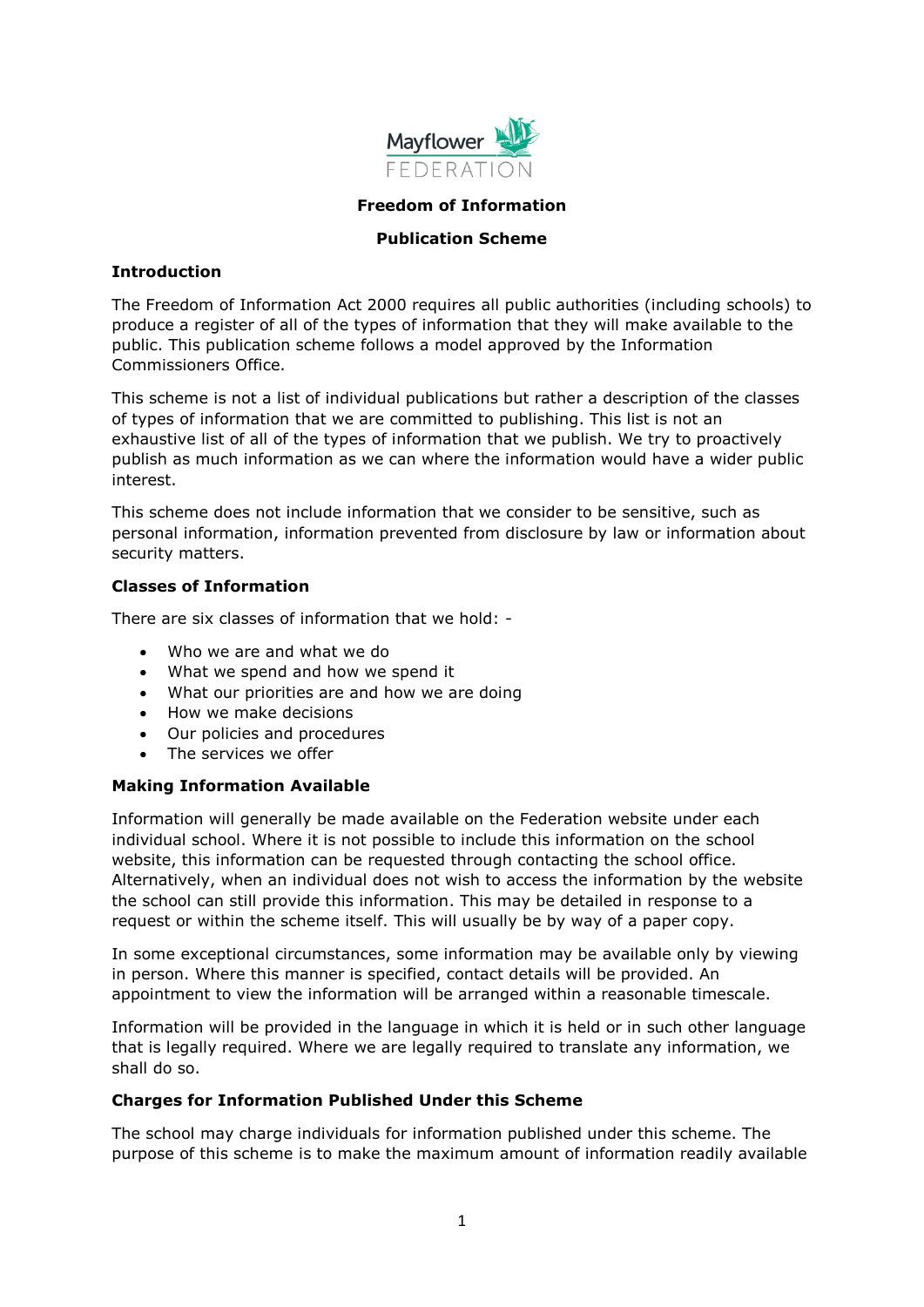at the minimum inconvenience and cost to the public. Charges made by the school for routinely published material will be justified and transparent and kept to a minimum.

Material which is published and accessed on the website will be provided free of charge.

Charges may be made for information subject to a charging regime specified by law.

Charges will be made to cover:

- Photocopying
- Postage and Packaging
- The costs directly incurred as a result of viewing information

Single copies of information requested which are covered by the publication scheme will be provided free unless otherwise stated within the scheme. If the request involved a large amount of photocopying, printing or postage, then this may be at a cost. If this is the case we will let you know as well as let you know the cost before fulfilling your request.

### **How to request information**

If you require a paper version of any of the documents within the scheme please contact the relevant school using the contact details below.

Ilderton Primary School

Telephone: 02072373980

Email: office@ilderton.southwark.sch.uk

Address: Varcoe Road, London. SE16 3LA

Phoenix Primary School

Telephone: 02072318622

Email: office@phoenix.southwark.sch.uk

Address: Marlborough Grove, London. SE1 5JT

Please mark all correspondence "Publication Scheme Request" in order to help us process your request quickly. If the information you are looking for isn't available via the scheme, you can still contact the school to ask if we have this information.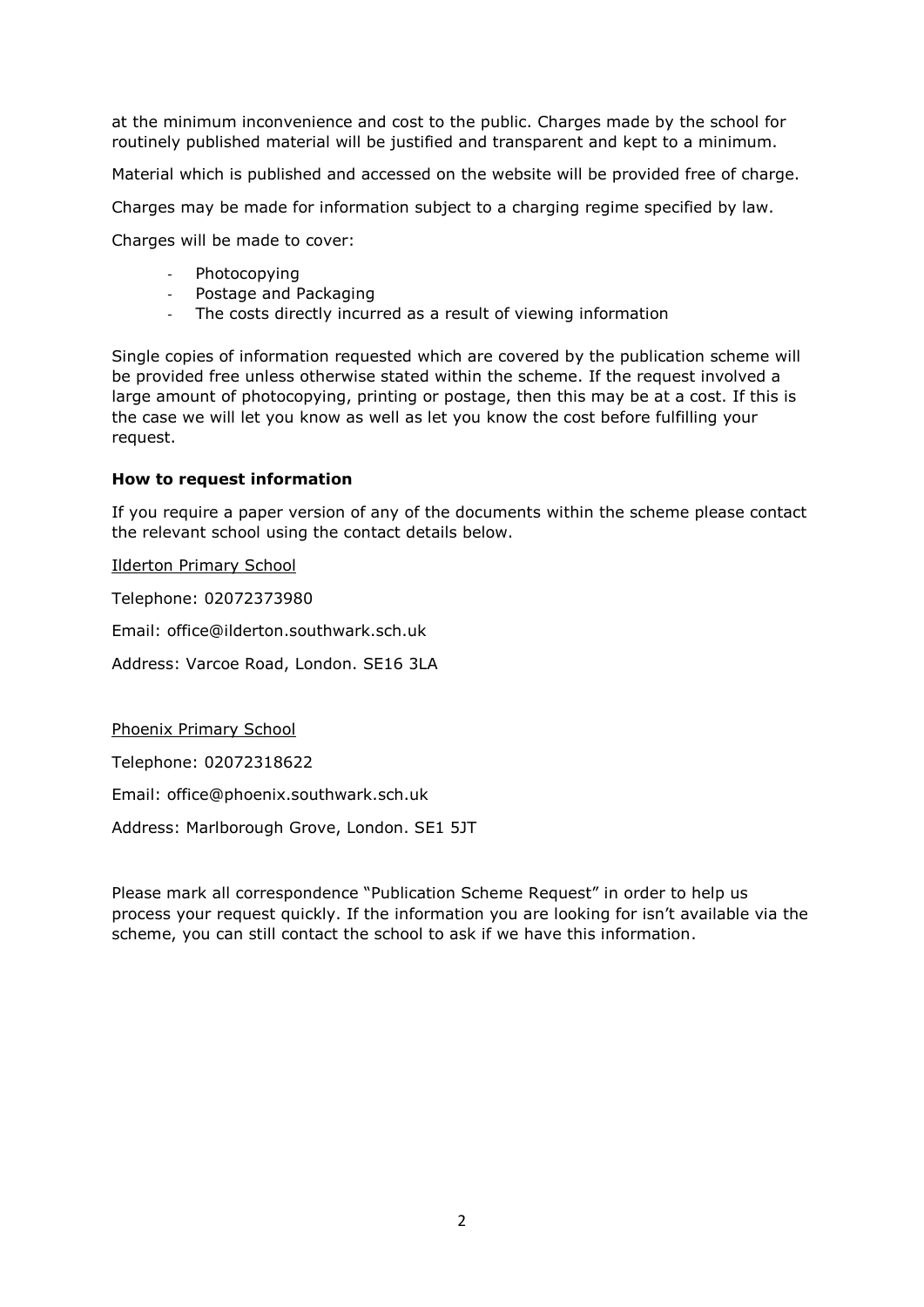# **The Publication Schedule**

| Who we are and what<br>we do                                        | <b>Description</b>                                                                                                                                                                                                                                                                                                                                                                                                                                                                                                                                                                                                                                                                                                                                                                                                                                                                                                                                                                                                                                                                                                                                                                                                                                                                                                                                                                                                                                                                                                                                                                                                                                                                                                                                                                                                                                       |
|---------------------------------------------------------------------|----------------------------------------------------------------------------------------------------------------------------------------------------------------------------------------------------------------------------------------------------------------------------------------------------------------------------------------------------------------------------------------------------------------------------------------------------------------------------------------------------------------------------------------------------------------------------------------------------------------------------------------------------------------------------------------------------------------------------------------------------------------------------------------------------------------------------------------------------------------------------------------------------------------------------------------------------------------------------------------------------------------------------------------------------------------------------------------------------------------------------------------------------------------------------------------------------------------------------------------------------------------------------------------------------------------------------------------------------------------------------------------------------------------------------------------------------------------------------------------------------------------------------------------------------------------------------------------------------------------------------------------------------------------------------------------------------------------------------------------------------------------------------------------------------------------------------------------------------------|
| Information relating to the<br>Governing Body                       | Information contained in official governing body documents<br>including the governor's annual report:-<br>Who is who<br>Basis of governors appointment<br>The manner in which the governing body is<br>$\bullet$<br>constituted<br>Category of the school<br>$\bullet$<br>A statement on progress in implementing the action<br>$\bullet$<br>plan drawn up following an inspection<br>Agreed minutes from governors board and<br>$\bullet$<br>committee meetings<br>A financial statement $-$ including gifts made to the<br>$\bullet$<br>school and amounts paid to the governors for<br>expenses<br>Information about the implementation of the<br>$\bullet$<br>governing body's policy on pupils with special<br>educational needs and any changes to the policy<br>during the last year<br>A description of arrangements for the admission of<br>$\bullet$<br>pupils with disabilities, including details of the steps<br>to prevent disabled students being treated less<br>favourably than other pupils, details of existing<br>facilities to assist access to the school by pupils with<br>disabilities, the accessibility plan covering future<br>policies for increasing access by those with<br>disabilities to the school<br>A statement of policy on whole staff development<br>٠<br>identifying how teacher's professional development<br>impacts on teaching and learning.<br>Number of pupils on roll and rates of pupils<br>٠<br>authorised and unauthorised absence<br>National curriculum assessment results for<br>appropriate key stages with national summary<br>figures<br>Instruments of government, including the date it<br>$\bullet$<br>takes effect<br>The term of office of each category of governor if it<br>$\bullet$<br>lasts less than 4 years and the name of anybody<br>entitled to appoint any category of governor. |
| Information relating to the<br>Federation and individual<br>schools | The name, address, website and telephone number<br>$\bullet$<br>of the school and the type of school<br>The name of the school headteacher<br>$\bullet$<br>The school's staffing structure<br>$\bullet$<br>Information about the schools policy on providing<br>$\bullet$<br>for pupils with special educational needs<br>Statement on the schools aims and values<br>$\bullet$<br>Information on the school policy on admissions<br>$\bullet$<br>School term dates, times and attendance<br>$\bullet$<br>Uniform<br>$\bullet$                                                                                                                                                                                                                                                                                                                                                                                                                                                                                                                                                                                                                                                                                                                                                                                                                                                                                                                                                                                                                                                                                                                                                                                                                                                                                                                           |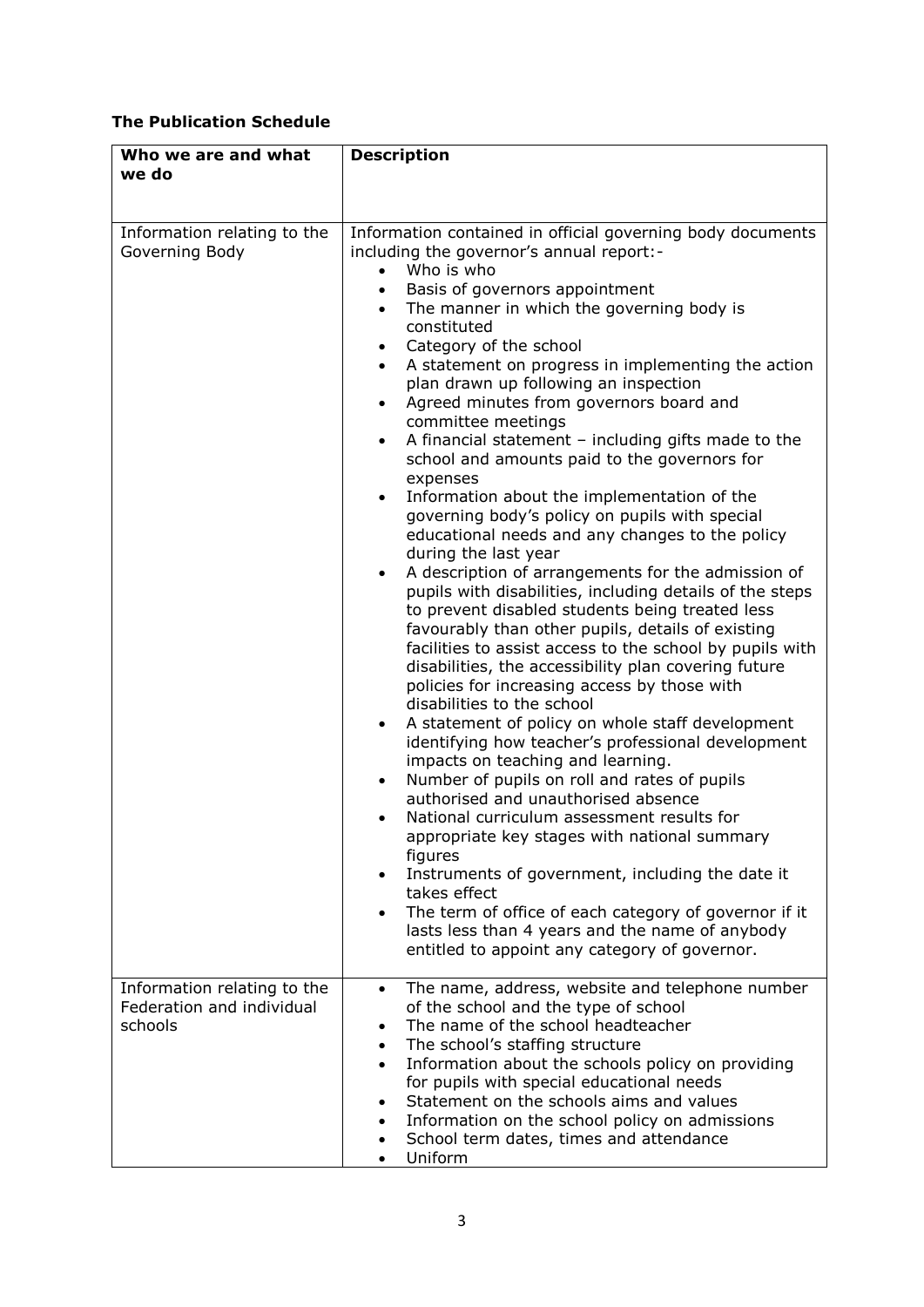|  | • Number of pupils on roll and rates of student<br>absence |
|--|------------------------------------------------------------|
|--|------------------------------------------------------------|

| What we spend and how<br>we spend it                                  | <b>Description</b>                                                                                                                                                                                              |
|-----------------------------------------------------------------------|-----------------------------------------------------------------------------------------------------------------------------------------------------------------------------------------------------------------|
| Financial statement for the<br>current and previous<br>financial year | Relating to projected and actual income and expenditure,<br>procurement, contracts and financial audit. Includes<br>budget plans, financial statements and financial audit<br>reports                           |
| Details of expenditure                                                | Sets out details of items of expenditure over £5,000<br>including the cost, name of supplier and information about<br>the transaction                                                                           |
| Procurement and contracts                                             | Details of the procurement and contracts the school has<br>entered into or details relating to the organisation who has<br>carried out this process on the schools behalf (for example<br>the local authority). |
| Pay policy                                                            | A copy of the pay policy that the school uses to govern<br>staff pay.                                                                                                                                           |
| Allowances                                                            | Details of allowances and expenses that can be incurred by<br>staff and governors.                                                                                                                              |
| Pupil Premium                                                         | How the school uses pupil premium.                                                                                                                                                                              |
| Utilities and school running<br>expenditure                           | Details of the schools overheads and running costs.                                                                                                                                                             |

| What our priorities are<br>and how we are doing          | <b>Description</b>                                                                                                                                                                                                    |
|----------------------------------------------------------|-----------------------------------------------------------------------------------------------------------------------------------------------------------------------------------------------------------------------|
| Ofsted report                                            | A published report of the outcome of our latest Ofsted<br>inspection.                                                                                                                                                 |
| Performance management<br>Policy                         | Statement of procedures adopted by the governing body<br>relating to the performance management of staff and the<br>annual report of the headteacher on the effectiveness of<br>appraisal procedures.                 |
| Charging and remissions<br>policies                      | A statement of the school's policy with respect to charges<br>and remissions for any optional extra or board and lodging<br>for which charges are permitted, for example school<br>publication, music tuition, trips. |
| Health and Safety Policy<br>and Risk Assessment          | Statement of general policy with respect to health and<br>safety at work of employees (and others) and the<br>organisation and arrangements for carrying out the policy.                                              |
| Staff Conduct, Discipline<br>and Grievance               | Statement of procedure for regulating conduct and<br>discipline of school staff and procedures by which staff<br>may seek redress for grievance.                                                                      |
| Curriculum circulars and<br><b>Statutory Instruments</b> | Any statutory instruments, departmental circulars and<br>administrative memoranda sent by the Department of<br>Education to the headteacher or governing body relating to<br>the curriculum.                          |